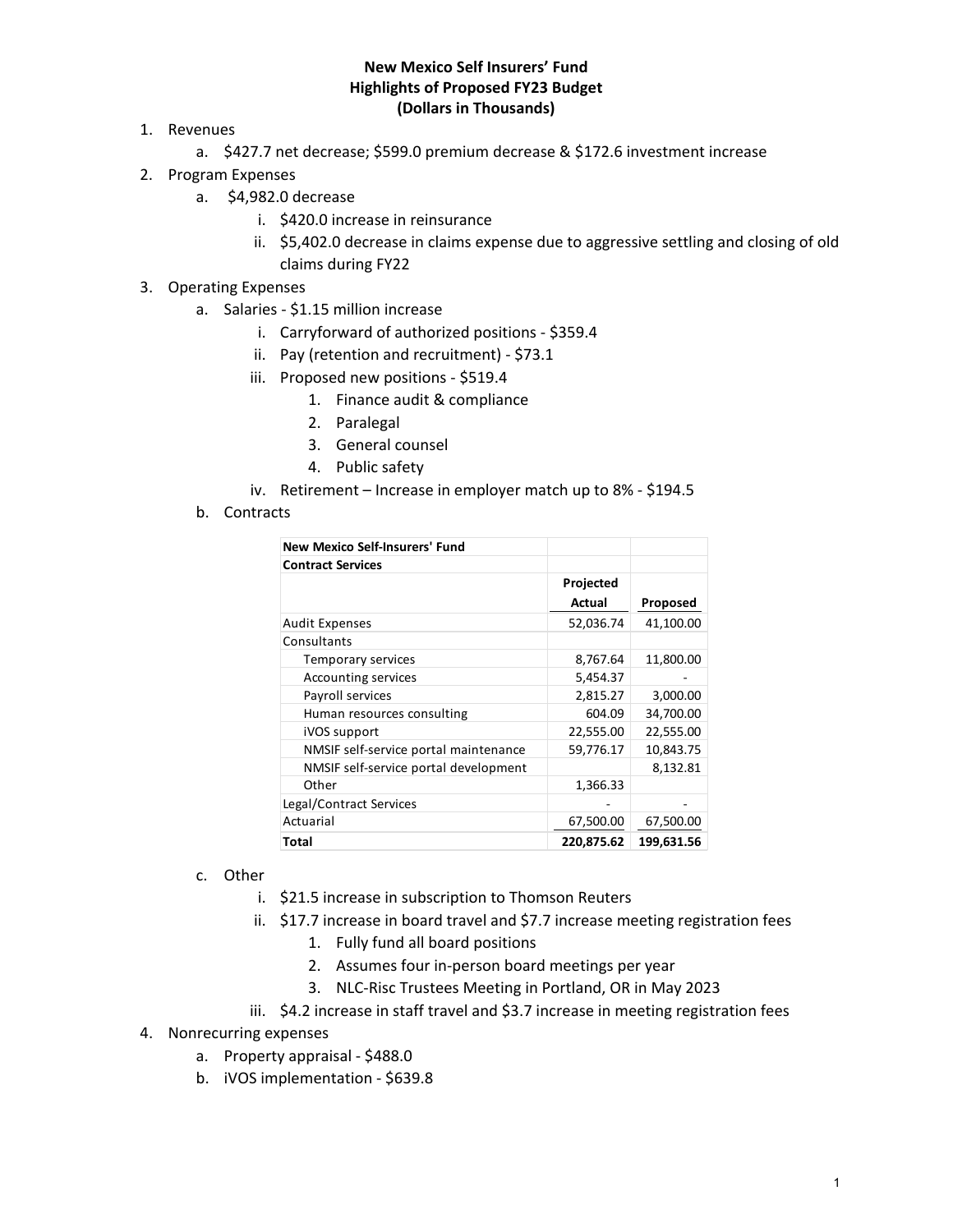### **New Mexico Self Insurers' Fund ‐ Total Operating Budget Summary Proposed Fiscal Year 2023 Budget**

|                                     | FY22 Budget              |                |                |                 |                |                          |                |                       |  |  |
|-------------------------------------|--------------------------|----------------|----------------|-----------------|----------------|--------------------------|----------------|-----------------------|--|--|
|                                     |                          |                |                | <b>Workers'</b> |                |                          |                |                       |  |  |
|                                     | Adjusted                 | Projected      | Liability      | <b>Property</b> | Compensation   | Volunteer                | <b>Total</b>   | <b>FY22 Projected</b> |  |  |
| Revenue                             |                          |                |                |                 |                |                          |                |                       |  |  |
| Program Revenues                    | 18,830,000               | 18,292,109     | 7,273,193      | 5,809,747       | 4,525,036      | 85,470                   | 17,693,446     | (598, 663)            |  |  |
| Investment Income                   | 372,360                  | 867,616        | 800,000        | 65,000          | 175,200        |                          | 1,040,200      | 172,584               |  |  |
| Other                               | 890,000                  | 1,665          | $\blacksquare$ |                 | $\blacksquare$ | $\overline{\phantom{a}}$ | $\blacksquare$ | (1,665)               |  |  |
| <b>Total Revenue</b>                | 20,092,360               | 19,161,390     | 8,073,193      | 5,874,747       | 4,700,236      | 85,470                   | 18,733,646     | (427, 744)            |  |  |
| <b>Program Expenses</b>             |                          |                |                |                 |                |                          |                |                       |  |  |
| Reinsurance Expense                 | 6,881,102                | 6,824,900      | 1,572,000      | 5,502,900       | $\overline{a}$ | 170,000                  | 7,244,900      | 420,000               |  |  |
| Claims Expense                      | 25,728,000               | 21,303,531     | 8,208,700      | 3,310,500       | 4,382,300      | $\blacksquare$           | 15,901,500     | (5,402,031)           |  |  |
| Total program expenses              | 32,609,102               | 28,128,431     | 9,780,700      | 8,813,400       | 4,382,300      | 170,000                  | 23,146,400     | (4,982,031)           |  |  |
| <b>Operational Expenses</b>         |                          |                |                |                 |                |                          |                |                       |  |  |
| Salaries & related                  | 2,080,817                | 1,900,024      | 1,423,397      | 89,775          | 1,739,563      |                          | 3,252,735      | 1,352,712             |  |  |
| Nonpersonnel related                | 143,098                  | 261,294        | 114,793        | 27,240          | 140,291        |                          | 282,324        | 21,030                |  |  |
| Facilities and Equipment            | 26,960                   | 26,869         | 11,793         | 744             | 14,413         |                          | 26,950         | 81                    |  |  |
| <b>Contractual Services</b>         | 406,599                  | 220,876        | 87,359         | 5,510           | 106,763        |                          | 199,632        | (21, 244)             |  |  |
| Investment                          |                          |                |                |                 |                |                          | $\blacksquare$ |                       |  |  |
| <b>Board Travel &amp; Meeting</b>   | 43,865                   | 28,755         | 20,217         | 1,275           | 24,708         |                          | 46,200         | 17,445                |  |  |
| <b>Staff Travel</b>                 | 26,135                   | 22,326         | 11,596         | 731             | 14,172         |                          | 26,500         | 4,174                 |  |  |
| <b>RISC Annual Service Fees</b>     |                          | 31,122         | 6,630          | 418             | 8,102          |                          | 15,150         | (15, 972)             |  |  |
| Other                               | $\overline{\phantom{a}}$ | 101,866        | 50,506         | 3,122           | 60,502         |                          | 114,130        | 12,264                |  |  |
| <b>Total Operational Expenses</b>   | 2,727,474                | 2,593,131      | 1,726,291      | 128,816         | 2,108,514      | $\sim$                   | 3,963,621      | 1,370,491             |  |  |
| <b>Loss Control Expenses</b>        |                          |                |                |                 |                |                          |                |                       |  |  |
| Loss Control - Other Program        | 422,917                  | 41,960         | 328,500        |                 |                |                          | 328,500        | 286,540               |  |  |
| Loss Control - Software Licensing   | 95,060                   | 65,060         | 126,500        |                 |                |                          | 126,500        | 61,440                |  |  |
| Loss Control - Mental Health Svcs   | 37,023                   | 37,023         | 100,000        |                 |                |                          | 100,000        | 62,977                |  |  |
| Loss Control - Body Camera          | 500,000                  | 500,000        | 500,000        |                 |                |                          | 500,000        | $\sim$                |  |  |
| <b>Total Loss Control Expenses</b>  | 1,055,000                | 644,043        | 1,055,000      |                 |                |                          | 1,055,000      | 410,957               |  |  |
| <b>Total Recurring Expenses</b>     | 36,391,576               | 31,365,604     | 12,561,991     | 8,942,216       | 6,490,814      | 170,000                  | 28,165,021     | (3,200,583)           |  |  |
| <b>Nonrecurring Expenses</b>        |                          |                | 279,968        | 505,627         | 342,155        |                          | 1,127,750      | 1,127,750             |  |  |
| <b>Excess Revenue Over Expenses</b> |                          |                |                |                 |                |                          |                |                       |  |  |
| (Deficit) (Use of Cash Balance)     | (16, 299, 216)           | (12, 204, 214) | (4,768,766)    | (3,573,096)     | (2, 132, 733)  | (84, 530)                | (10, 559, 125) | 1,645,089             |  |  |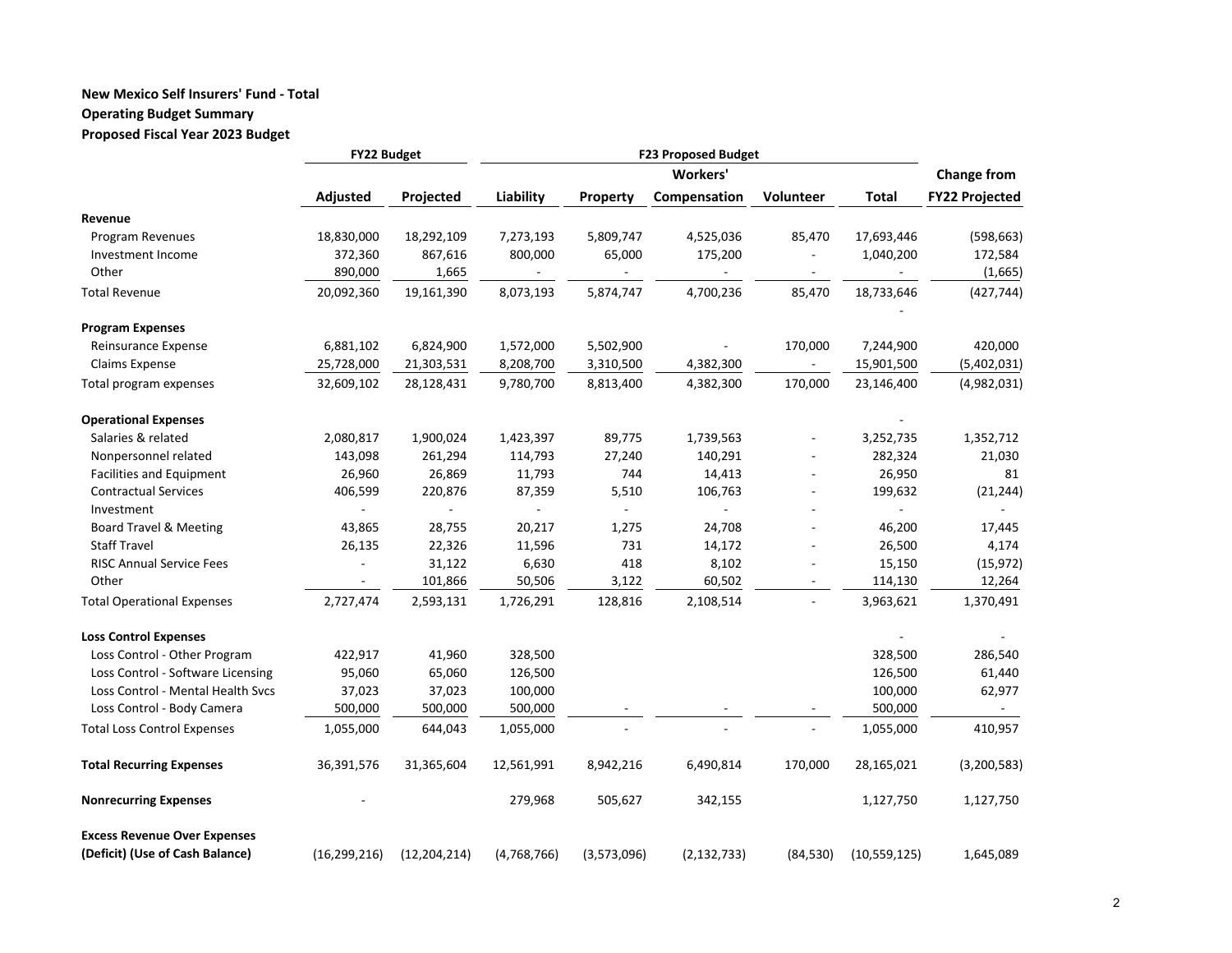# **New Mexico Self Insurers' Fund ‐ Total Proposed Nonrecurring Budget Fiscal Year 2023**

|                                    | Workers'   |                 |              |              |  |  |  |
|------------------------------------|------------|-----------------|--------------|--------------|--|--|--|
|                                    | Liability  | <b>Property</b> | Compensation | <b>Total</b> |  |  |  |
| Property appraisal (every 8 years) |            | 487,968.75      |              | 487,968.75   |  |  |  |
| iVOS implementation                | 279,968.28 | 17,657.96       | 342,155.01   | 639,781.25   |  |  |  |
| <b>Total</b>                       | 279,968.28 | 505,626.71      | 342,155.01   | 1,127,750.00 |  |  |  |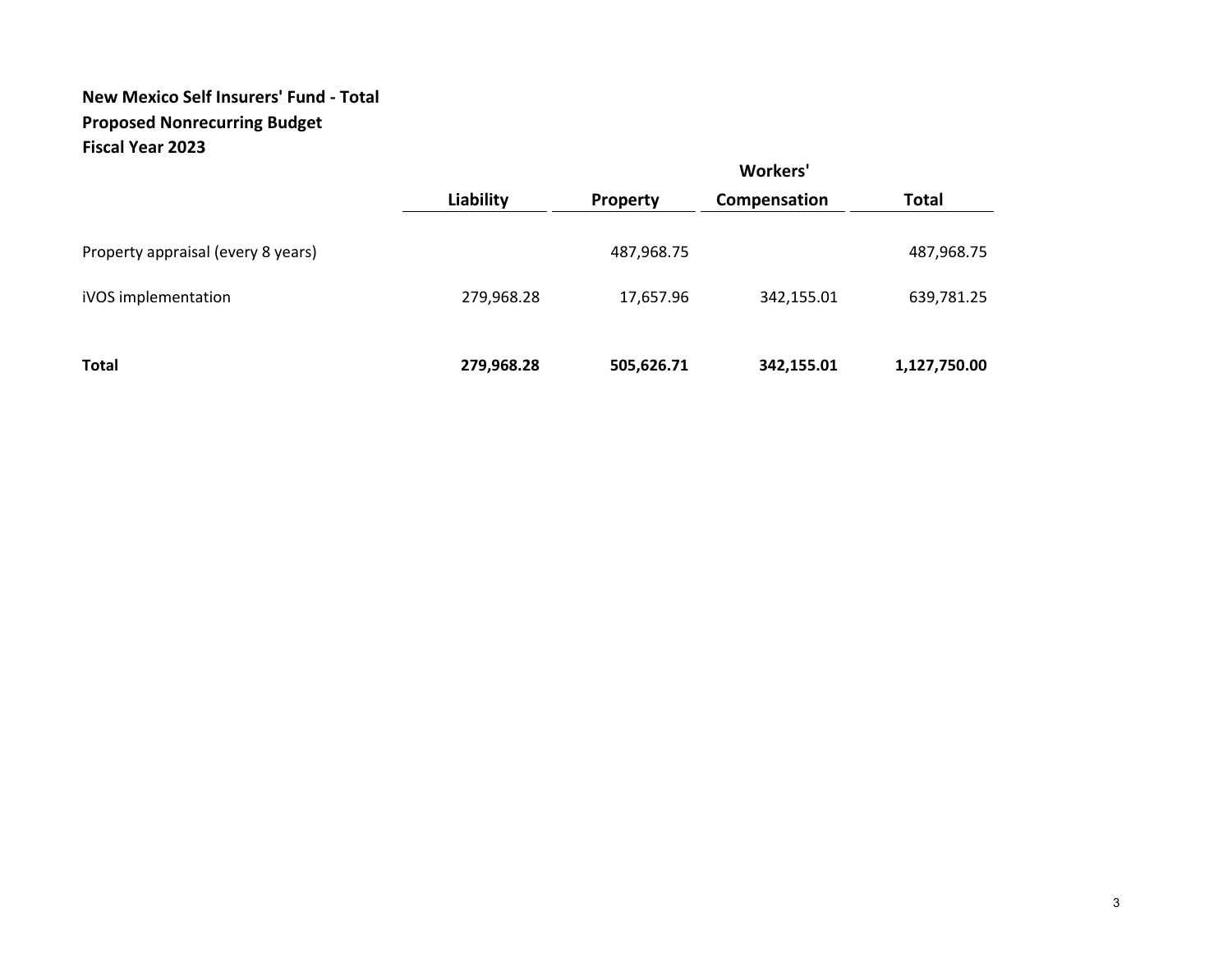#### **NMSIF**

**Vendor Schedule As of March 31, 2022**

| Vendor                                                  | Services provided                   | FY 2022<br>Annual<br>Contract | <b>Contract</b><br><b>Through</b><br>Year | FY 2022<br><b>NMSIF Cost</b><br><b>To Date</b> | <b>FY23</b><br>Proposed  |
|---------------------------------------------------------|-------------------------------------|-------------------------------|-------------------------------------------|------------------------------------------------|--------------------------|
| <b>Operating</b>                                        |                                     |                               |                                           |                                                |                          |
| Abila                                                   | <b>Accounting Software Provider</b> |                               | 3,000 Subscription                        | 3,165                                          | 4,150                    |
| AON Insurance Risk Services West, Inc.                  | <b>Actuarial Services</b>           | 52,300                        | 2022                                      | 47,300                                         | 67,500                   |
| Aventure Technology                                     | Data base maintenance               | 3,500                         | 2022                                      | 1,215                                          |                          |
| <b>ATA Services</b>                                     | Property Value Update               | 7,722                         | 2022                                      | 7,722                                          | 11,800                   |
| CoreLogic, Marshall & Swift                             | Property Valuation Software Tool    | 20,000                        | 2022                                      | 20,000                                         | 20,000                   |
| Catalyst Services LLC                                   | <b>Cleaning services</b>            | 7,400                         | 2022                                      | 5,856                                          | 7,175                    |
| Crumbacher Business Systems In                          | Info Tech services                  | 54,250                        | 2022                                      | 31,820                                         | 42,200                   |
| Jaramillo Accounting Group                              | Fund Auditor FY 21                  | 48,238                        | 2022                                      | 52,037                                         | $\overline{\phantom{0}}$ |
| <b>Machuca Accounting</b>                               | <b>Accounting Consultant</b>        | 5,454                         | 2022                                      | 5,454                                          |                          |
| National League of Cities                               | <b>RISC Annual Service Fee</b>      | 15,131                        | 2021/2022                                 | 30,262                                         | 15,131                   |
| New Mexicu Municipal Leage                              | Rent                                | 93,600                        | 2022                                      |                                                | 93,600                   |
| Quadient Leasing USA, Inc                               | Postage Machine                     | 6,640                         | 2021                                      | 6,640                                          | 10,750                   |
| SJC Group LLC                                           | Fund Auditor FY 22                  |                               |                                           |                                                | 41,100                   |
| Southwest HR Consulting                                 | Human resources services            |                               |                                           |                                                | 34,700                   |
| Thomson Reuters West                                    | Legal research tool                 |                               | 5,391 Subscription                        | 5,806                                          | 21,518                   |
|                                                         |                                     | 165,443                       | 2022                                      | 165,443                                        |                          |
| Ventiv Technology Inc                                   | IVOS Software & Support             |                               |                                           | $\overline{a}$                                 | 165,443                  |
| Ventiv Technology Inc                                   | <b>Consulting Services</b>          | 8,800                         | 2022                                      |                                                | 9,543                    |
| Vincent & Associates                                    | <b>NMSIF Portal Development</b>     | 55,125                        | 2022                                      | $\overline{a}$                                 | 8,133                    |
| Vincent & Associates                                    | <b>NMSIF Portal Maintenance</b>     |                               |                                           |                                                | 10,844                   |
| <b>Reinsurance and Reinsurance Services</b>             |                                     |                               |                                           |                                                |                          |
| Lockton Companies, Inc                                  | Reinsurance provider                | 4,207,579                     | 2022                                      | 4,357,328                                      | 5,644,740                |
| Lockton Companies, Inc                                  | <b>Brokerage</b>                    | 138,120                       | 2025                                      | 103,590                                        | 150,000                  |
| NLC Mutual Insurance Company                            | Reinsurance provider                | 2,467,572                     | 2022                                      | 1,634,268                                      | 1,450,000                |
| <b>Loss Control &amp; Other</b>                         |                                     |                               |                                           |                                                |                          |
| Public Safety Psychology Group LLC                      | <b>Mental Health Svcs</b>           | 34,320                        | 2022                                      | 23,560                                         | 100,000                  |
| <b>Target Solutions</b>                                 | <b>E-Learning Management</b>        | 45,480                        | 2024                                      | 45,480                                         | 76,500                   |
| Samba                                                   | Safety - Data base                  | 18,056                        | 2022                                      | 18,056                                         | 20,000                   |
| Risk Control Technologies                               | Risk Management Software            |                               |                                           |                                                | 30,000                   |
| tbd                                                     | HR tool                             |                               |                                           |                                                | 32,500                   |
| <b>Claims-Specific Contracts</b>                        |                                     |                               |                                           |                                                |                          |
| <b>Bowman Adjusting Company</b>                         | <b>Adjusting Services</b>           | 40,140                        | 2025                                      | 5,970                                          | 40,140                   |
| Carl Warren & Company LLC                               | <b>Adjusting Services</b>           | 13,380                        | 2025                                      |                                                | 13,380                   |
| <b>DMA</b>                                              | <b>Adjusting Services</b>           | 53,520                        | 2025                                      | 20,029                                         | 53,520                   |
| Grandon Risk Utopia Inc                                 | <b>Adjusting Services</b>           | 13,380                        | 2025                                      | 4,821                                          | 13,380                   |
| Integrion Group Inc                                     | <b>Adjusting Services</b>           | 129,700                       | 2025                                      | 28,972                                         | 129,700                  |
| Lyle Adjustment Co.                                     | <b>Adjusting Services</b>           | 83,625                        | 2025                                      | 26,739                                         | 83,625                   |
| Pratt Appraisal & Claims                                | <b>Adjusting Services</b>           | 74,250                        | 2025                                      | 43,567                                         | 74,250                   |
| <b>Rick Foley Investigations</b>                        | <b>Adjusting Services</b>           | 250,875                       | 2025                                      | 68,636                                         | 250,875                  |
| Robert Caswell Investigations                           | <b>Adjusting Services</b>           | 46,830                        | 2025                                      | 35,627                                         | 46,830                   |
| Universal Investigation Services LLC                    | <b>Adjusting Services</b>           | 53,520                        | 2025                                      | 11,480                                         | 53,520                   |
| Egolf, Ferlic, Martinez & Harwood                       | Legal Services                      | 32,600                        | 2022                                      | L,                                             |                          |
|                                                         | Legal Services                      |                               | 2025                                      | 37,526                                         |                          |
| Atwood, Malone, Turner & Sabin PA<br>Brennan & Sullivan |                                     | 164,000                       |                                           |                                                | 164,000                  |
|                                                         | Legal Services                      | 300,000                       | 2025                                      | 245,721                                        | 260,000                  |
| Conklin, Woodcock & Ziegler                             | Legal Services                      | 125,000                       | 2025                                      | 98,207                                         | 84,600                   |
| Garcia Law Group LLC                                    | Legal Services                      | 84,600                        | 2025                                      | $\overline{\phantom{a}}$                       | 84,600                   |
| German Burnette & Assoc                                 | Legal Services                      | 155,000                       | 2025                                      | 121,617                                        | 84,600                   |
| Hale & Dixon                                            | Legal Services                      | 98,000                        | 2025                                      | 22,108                                         | 98,000                   |
| Hinkle Shanor LLP                                       | Legal Services                      | 246,000                       | 2025                                      | 100,269                                        | 246,000                  |
| Jarmie & Rodgers PC                                     | Legal Services                      | 166,000                       | 2025                                      | 105,332                                        | 166,000                  |
| Long Komer & Assoc                                      | Legal Services                      | 84,600                        | 2025                                      | 16,021                                         | 84,600                   |
| Mason & Issacson PA                                     | Legal Services                      | 125,000                       | 2025                                      | 90,690                                         | 84,600                   |
| Miller Stratvert PA                                     | Legal Services                      | 160,000                       | 2025                                      | 150,512                                        | 84,600                   |
| Montgomery Andrews PA                                   | Legal Services                      | 84,600                        | 2025                                      | 29,785                                         | 84,600                   |
| Mynatt Martinez Springer PC                             | Legal Services                      | 175,000                       | 2025                                      | 194,967                                        | 84,600                   |
| Ortiz & Zamora LLC                                      | Legal Services                      | 220,000                       | 2025                                      | 180,728                                        | 220,000                  |
| Wiggins Williams & Wiggins PC                           | Legal Services                      | 84,600                        | 2025                                      | 42,462                                         | 84,600                   |
| Y Law PC                                                | Legal Services                      | 140,000                       | 2025                                      | 126,802                                        | 84,600                   |
| Virtue & Najjar                                         | Legal Services                      | 40,000                        | 2022                                      | 12,643                                         | $\overline{\phantom{a}}$ |
| CorVel Healthcare Corp                                  | <b>Medical Bill Review Svcs</b>     | 144,000                       | 2025                                      | 88,045                                         | 144,000                  |
| Rhonda St. Martin RN Consulting                         | <b>Medical Bill Review Svcs</b>     | 60,000                        | 2025                                      | 25,974                                         | 75,000                   |
| <b>Orchard Medical Consulting</b>                       | Nurse Care Mgmt Svc                 | 125,000                       | 2025                                      | 84,696                                         | 75,000                   |
| Genex Services LLC                                      | Nurse Care Mgmt. Svc                | 20,000                        | 2025                                      | 11,727                                         | 75,000                   |
| Alius Health LLC                                        | Pharmacy Benefit Manager Svcs       | 440,000                       | 2025                                      | 51,777                                         | 440,000                  |
|                                                         |                                     |                               |                                           |                                                |                          |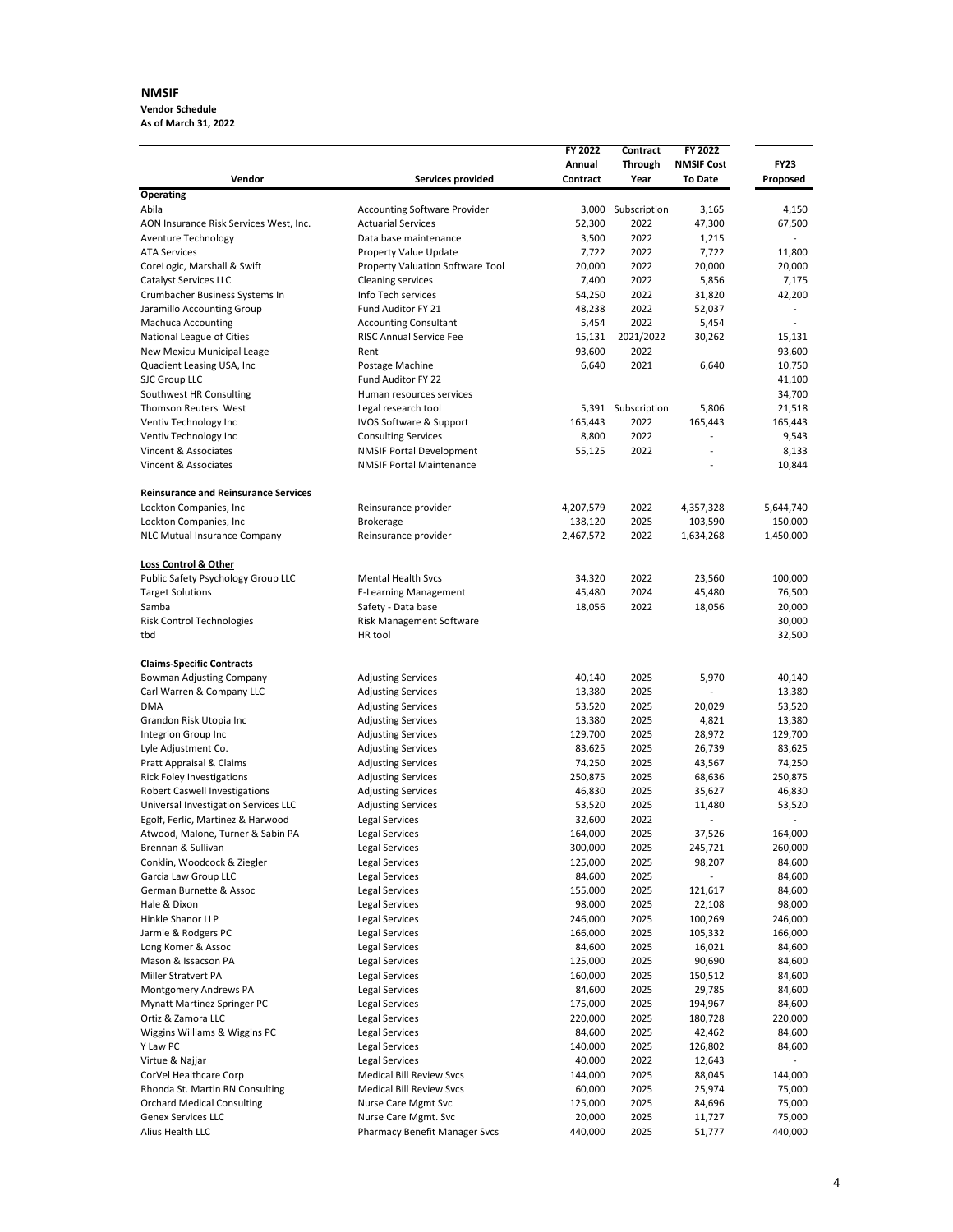#### **New Mexico Self Insurers' Fund ‐ Total Operating Budget Fiscal Year 2022 Projected and Fiscal Year 2023 Proposed Actuals as of March 31, 2022**

|                                     |               | <b>Approved Budget</b>   |                          | Projected     |                     |                |               |                |                     |
|-------------------------------------|---------------|--------------------------|--------------------------|---------------|---------------------|----------------|---------------|----------------|---------------------|
|                                     |               |                          |                          | <b>YTD</b>    | Projected -         |                | Budget v.     | <b>FY23</b>    | <b>Change from</b>  |
|                                     | Original      | <b>Adjustments</b>       | Adjusted                 | <b>Actual</b> | <b>Rest of Year</b> | <b>Total</b>   | <b>Actual</b> | Proposed       | <b>FY22 Actuals</b> |
|                                     |               |                          |                          |               |                     |                |               |                |                     |
| Revenue                             |               |                          |                          |               |                     |                |               |                |                     |
| Program Revenues                    | 18,830,000    |                          | 18,830,000               | 18,292,109    |                     | 18,292,109     | (537, 891)    | 17,693,446     | (598, 663)          |
| Investment Income                   | 372,360       |                          | 372,360                  | (1,522,264)   | 2,389,880           | 867,616        | 495,256       | 1,040,200      | 172,584             |
| Other                               | 890,000       | $\overline{a}$           | 890,000                  | 1,665         |                     | 1,665          | (888, 335)    |                | (1,665)             |
| <b>Total Revenue</b>                | 20,092,360    |                          | 20,092,360               | 16,771,510    | 2,389,880           | 19,161,390     | (930, 970)    | 18,733,646     | (427, 744)          |
| <b>Program Expenses</b>             |               |                          |                          |               |                     |                |               |                |                     |
| Reinsurance Expense                 | 4,095,102     | 2,786,000                | 6,881,102                | 5,991,596     | 833,304             | 6,824,900      | 56,202        | 7,244,900      | 420,000             |
| Claims Expense                      | 14,128,000    | 11,600,000               | 25,728,000               | 15,117,166    | 6,186,366           | 21,303,531     | 4,424,469     | 15,901,500     | (5,402,031)         |
| Total program expenses              | 18,223,102    | 14,386,000               | 32,609,102               | 21,108,761    | 7,019,670           | 28,128,431     | 4,480,671     | 23,146,400     | (4,982,031)         |
| <b>Operational Expenses</b>         |               |                          |                          |               |                     |                |               |                |                     |
| Salaries & related                  | 2,080,817     |                          | 2,080,817                | 1,322,208     | 577,816             | 1,900,024      | 180,793       | 3,252,735      | 1,352,712           |
| Nonpersonnel related                | 143,098       | $\blacksquare$           | 143,098                  | 237,971       | 23,323              | 261,294        | (118, 196)    | 282,324        | 21,030              |
| <b>Facilities and Equipment</b>     | 26,960        |                          | 26,960                   | 18,577        | 8,292               | 26,869         | 92            | 26,950         | 81                  |
| <b>Contractual Services</b>         | 406,600       | (1)                      | 406,599                  | 129,356       | 91,519              | 220,876        | 185,723       | 199,632        | (21, 244)           |
| Investment                          |               |                          | $\overline{a}$           |               | $\sim$              |                |               |                |                     |
| <b>Board Travel &amp; Meeting</b>   | 43,866        | (1)                      | 43,865                   | 491           | 28,264              | 28,755         | 15,110        | 46,200         | 17,445              |
| <b>Staff Travel</b>                 | 26,134        | $\mathbf{1}$             | 26,135                   | 6,663         | 15,663              | 22,326         | 3,809         | 26,500         | 4,174               |
| <b>RISC Annual Service Fees</b>     | L,            |                          | $\overline{\phantom{a}}$ | 31,122        |                     | 31,122         | (31, 122)     | 15,150         | (15, 972)           |
| Other                               |               | $\blacksquare$           | $\overline{\phantom{m}}$ | 5,554         | 96,312              | 101,866        | (101, 866)    | 114,130        | 12,264              |
| <b>Total Operational Expenses</b>   | 2,727,475     | (1)                      | 2,727,474                | 1,751,942     | 841,188             | 2,593,131      | 134,344       | 3,963,621      | 1,370,491           |
| <b>Loss Control Expenses</b>        |               |                          |                          |               |                     |                |               |                |                     |
| Loss Control - Other Program        | 555,000       | (132,083)                | 422,917                  | 31,470        | 10,490              | 41,960         | 380,957       | 328,500        | 286,540             |
| Loss Control - Software Licensing   |               | 95,060                   | 95,060                   | 65,060        | $\omega$            | 65,060         | 30,000        | 126,500        | 61,440              |
| Loss Control - Mental Health Sycs   |               | 37,023                   | 37,023                   | 23,560        | 13,463              | 37,023         | 0             | 100,000        | 62,977              |
| Loss Control - Body Camera          | 500,000       | $\overline{\phantom{a}}$ | 500,000                  | 139,488       | 360,512             | 500,000        |               | 500,000        |                     |
| <b>Total Loss Control Expenses</b>  | 1,055,000     | $\omega$                 | 1,055,000                | 259,578       | 384,465             | 644,043        | 410,957       | 1,055,000      | 410,957             |
|                                     | 22,005,577    |                          |                          |               |                     |                |               |                | (3, 200, 583)       |
| <b>Total Recurring Expenses</b>     |               | 14,385,999               | 36,391,576               | 23,120,281    | 8,245,323           | 31,365,604     | 5,025,972     | 28,165,021     |                     |
| <b>Nonrecurring Expenses</b>        |               |                          |                          |               |                     |                |               | 1,127,750      | 1,127,750           |
| <b>Excess Revenue Over Expenses</b> |               |                          |                          |               |                     |                |               |                |                     |
| (Deficit) (Use of Cash Balance)     | (1, 913, 217) | (14, 385, 999)           | (16, 299, 216)           | (6,348,771)   | (5,855,443)         | (12, 204, 214) | (5,956,942)   | (10, 559, 125) | 1,645,089           |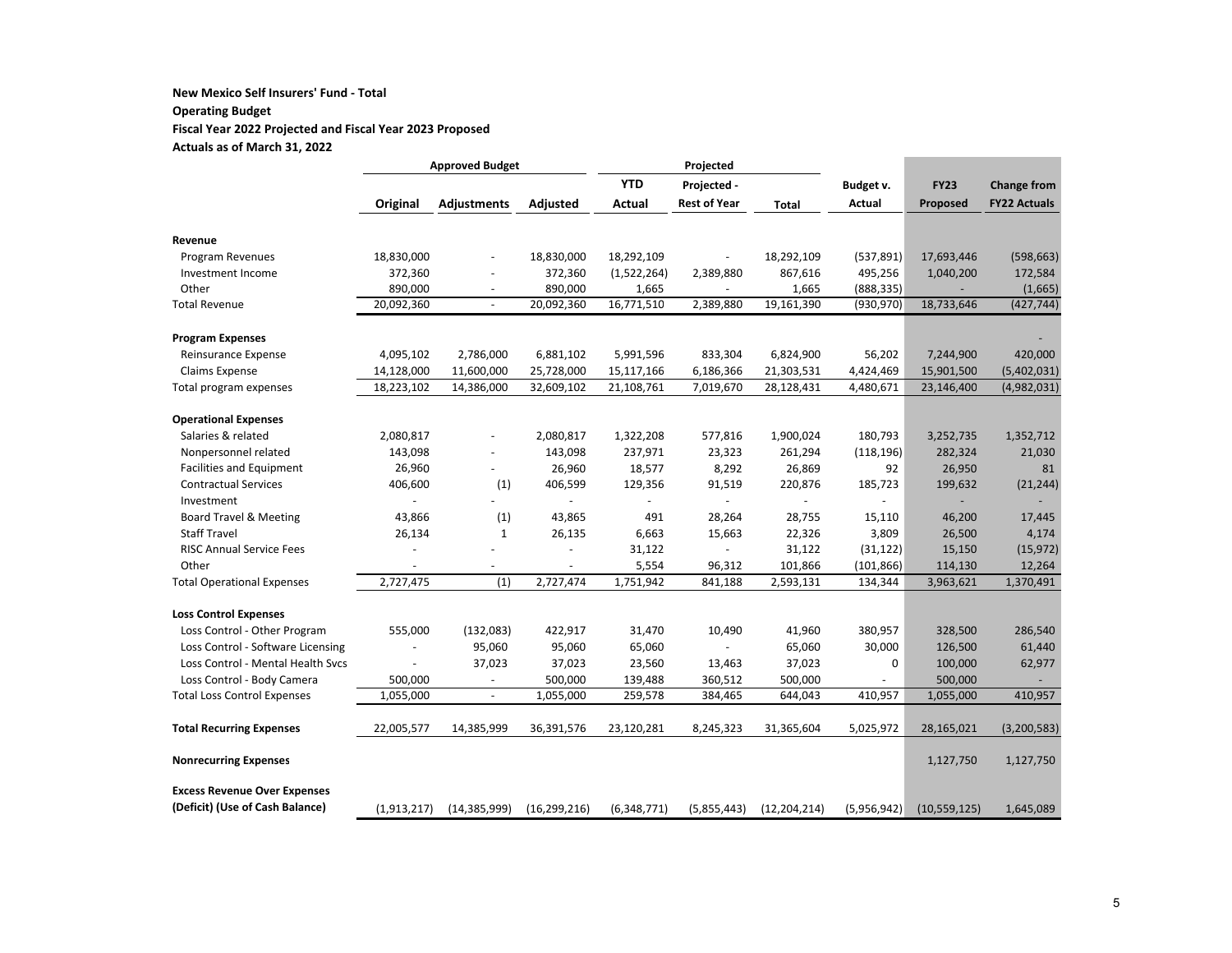#### **New Mexico Self Insurers' Fund ‐ Liability Operating Budget Fiscal Year 2022 Projected and Fiscal Year 2023 Proposed Actuals as of March 31, 2022**

|                                                                | <b>Budget</b>    |                          | Projected         |                 |                          |                   |               |             |                     |
|----------------------------------------------------------------|------------------|--------------------------|-------------------|-----------------|--------------------------|-------------------|---------------|-------------|---------------------|
|                                                                |                  |                          |                   | <b>YTD</b>      | Projected -              |                   | Budget v.     | <b>FY23</b> | <b>Change from</b>  |
|                                                                | Original         | Adjustments              | Adjusted          | <b>Actual</b>   | <b>Rest of Year</b>      | <b>Total</b>      | <b>Actual</b> | Proposed    | <b>FY22 Actuals</b> |
|                                                                |                  |                          |                   |                 |                          |                   |               |             |                     |
| Revenue                                                        |                  |                          |                   |                 |                          |                   |               |             |                     |
| Program Revenues                                               | 7,425,000        |                          | 7,425,000         | 7,284,786       | $\overline{\phantom{a}}$ | 7,284,786         | (140, 214)    | 7,273,193   | (11, 593)           |
| Investment Income                                              | 132,360          |                          | 132,360           | (804, 411)      | 1,738,738                | 934,327           | 801,967       | 800,000     | (134, 327)          |
| Other                                                          |                  |                          |                   |                 |                          |                   |               |             |                     |
| Total Revenue                                                  | 7,557,360        | $\omega$                 | 7,557,360         | 6,480,375       | 1,738,738                | 8,219,113         | 661,753       | 8,073,193   | (145, 920)          |
| <b>Program Expenses</b>                                        |                  |                          |                   |                 |                          |                   |               |             |                     |
| Reinsurance Expense                                            | 1,662,157        |                          | 1,662,157         | 1,258,844       | 400,482                  | 1,659,326         | 2,831         | 1,572,000   | (87, 326)           |
| Claims Expense                                                 | 8,100,000        | 10,000,000               | 18,100,000        | 11,552,565      | 4,472,938                | 16,025,503        | 2,074,497     | 8,208,700   | (7,816,803)         |
| Total program expenses                                         | 9,762,157        | 10,000,000               | 19,762,157        | 12,811,409      | 4,873,420                | 17,684,829        | 2,077,328     | 9,780,700   | (7,904,129)         |
| <b>Operational Expenses</b>                                    |                  |                          |                   |                 |                          |                   |               |             |                     |
| Salaries & related                                             | 782,660          | 203,647                  | 986,307           | 627,205         | 274,094                  | 901,299           | 85,008        | 1,423,397   | 522,098             |
|                                                                | 53,824           | (216)                    | 53,608            | 103,464         | 11,064                   | 114,527           | (60, 919)     | 114,793     | 266                 |
| Nonpersonnel related                                           |                  |                          |                   |                 |                          |                   |               |             |                     |
| <b>Facilities and Equipment</b><br><b>Contractual Services</b> | 9,403<br>184,129 | 2,447<br>3,859           | 11,850<br>187,988 | 8,812<br>57,699 | 3,933                    | 12,745<br>100,616 | (895)         | 11,793      | (952)               |
| Investment                                                     |                  |                          |                   |                 | 42,917                   |                   | 87,372        | 87,359      | (13, 257)           |
| <b>Board Travel &amp; Meeting</b>                              | 23,696           | (2,904)                  | 20,792            | 353             | 13,407                   | 13,760            | 7,032         | 20,217      | 6,457               |
| <b>Staff Travel</b>                                            | 2,633            | 9,755                    | 12,388            | 3,161           | 7,430                    | 10,591            | 1,797         | 11,596      | 1,006               |
| RISC Annual Service Fees                                       |                  |                          |                   | 14,763          |                          | 14,763            | (14, 763)     | 6,630       | (8, 133)            |
| Other                                                          |                  |                          |                   | 2,956           | 45,848                   | 48,803            | (48, 803)     | 50,506      | 1,702               |
| <b>Total Operational Expenses</b>                              | 1,056,345        | 216,588                  | 1,272,933         | 818,412         | 398,693                  | 1,217,104         | 55,829        | 1,726,291   | 509,187             |
|                                                                |                  |                          |                   |                 |                          |                   |               |             |                     |
| <b>Loss Control Expenses</b>                                   |                  |                          |                   |                 |                          |                   |               |             |                     |
| Loss Control - Other Program                                   | 555,000          | (132,083)                | 422,917           | 31,470          | 10,490                   | 41,960            | 380,957       | 328,500     | 286,540             |
| Loss Control - Software Licensing                              |                  | 95,060                   | 95,060            | 65,060          |                          | 65,060            | 30,000        | 126,500     | 61,440              |
| Loss Control - Mental Health Sycs                              | $\blacksquare$   | 37,023                   | 37,023            | 23,560          | 13,463                   | 37,023            | 0             | 100,000     | 62,977              |
| Loss Control - Body Camera                                     | 500,000          |                          | 500,000           | 139,488         | 360,512                  | 500,000           |               | 500,000     |                     |
| <b>Total Loss Control Expenses</b>                             | 1,055,000        | $\overline{\phantom{a}}$ | 1,055,000         | 259,578         | 384,465                  | 644,043           | 410,957       | 1,055,000   | 410,957             |
| <b>Total Recurring Expenses</b>                                | 11,873,502       | 10,216,588               | 22,090,090        | 13,889,399      | 5,656,577                | 19,545,976        | 2,544,115     | 12,561,991  | (6,983,985)         |
| <b>Nonrecurring Expenses</b>                                   |                  |                          |                   |                 |                          |                   |               | 279,968     | 279,968             |
| <b>Excess Revenue Over Expenses</b>                            |                  |                          |                   |                 |                          |                   |               |             |                     |
| (Deficit) (Use of Cash Balance)                                | (4,316,142)      | (10, 216, 588)           | (14, 532, 730)    | (7,409,024)     | (3,917,839)              | (11, 326, 863)    | (1,882,362)   | (4,768,766) | 6,558,097           |

and the control of the control of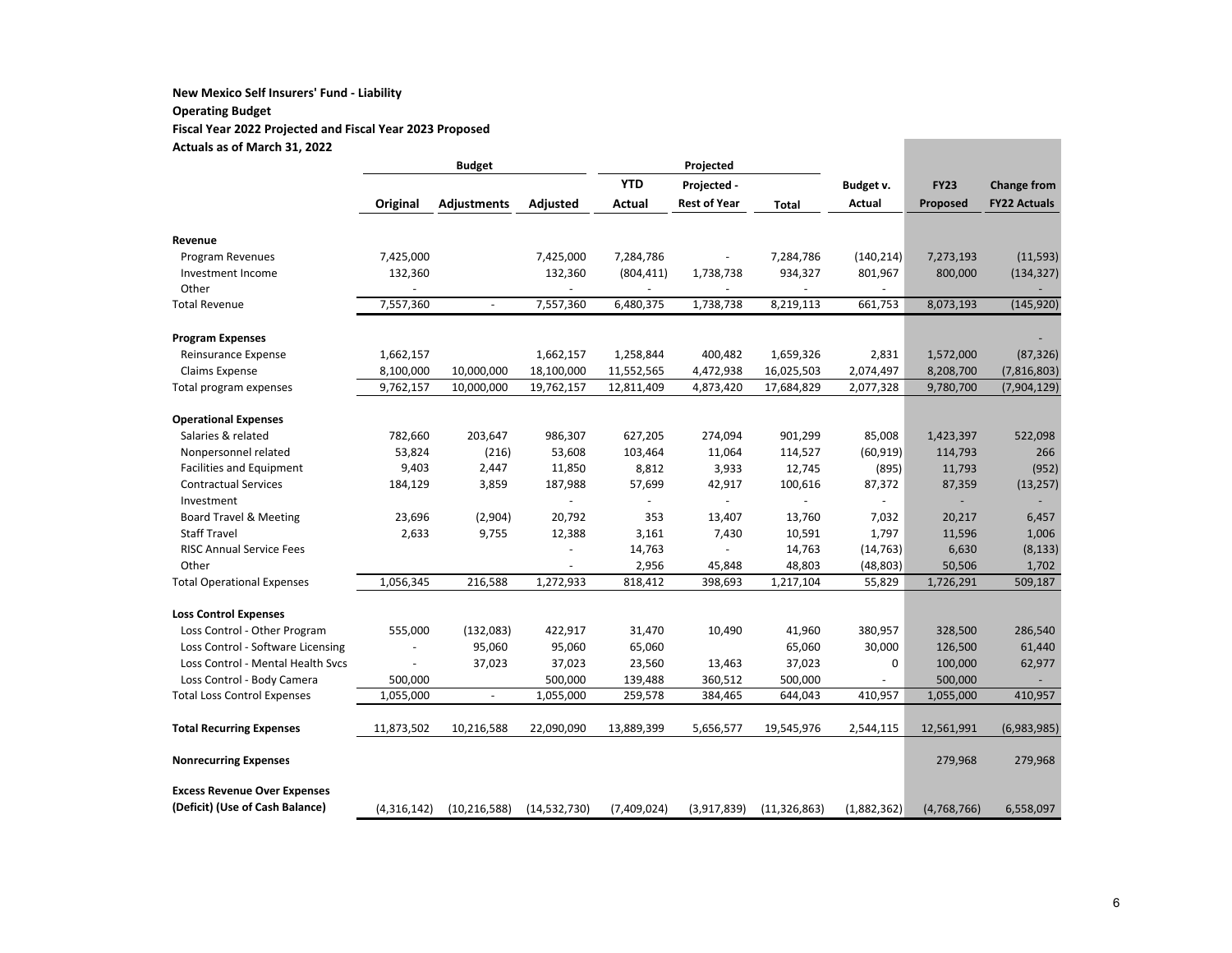#### **New Mexico Self Insurers' Fund ‐ Property Operating Budget Fiscal Year 2022 Projected and Fiscal Year 2023 Proposed Actuals as of March 31, 2022**

|                                                                  |                | <b>Budget</b>      |             | Projected     |                     |               |                          |             |                     |
|------------------------------------------------------------------|----------------|--------------------|-------------|---------------|---------------------|---------------|--------------------------|-------------|---------------------|
|                                                                  |                |                    |             | <b>YTD</b>    | Projected -         |               | Budget v.                | <b>FY23</b> | <b>Change from</b>  |
|                                                                  | Original       | <b>Adjustments</b> | Adjusted    | <b>Actual</b> | <b>Rest of Year</b> | <b>Total</b>  | <b>Actual</b>            | Proposed    | <b>FY22 Actuals</b> |
|                                                                  |                |                    |             |               |                     |               |                          |             |                     |
| Revenue                                                          |                |                    |             |               |                     |               |                          |             |                     |
| Program Revenues                                                 | 5,225,000      |                    | 5,225,000   | 5,203,998     |                     | 5,203,998     | (21,002)                 | 5,809,747   | 605,749             |
| Investment Income                                                | 64,800         |                    | 64,800      | (78, 819)     |                     | (78, 819)     | (143, 619)               | 65,000      | 143,819             |
| Other                                                            |                |                    |             | 900           |                     | 900           | 900                      |             | (900)               |
| <b>Total Revenue</b>                                             | 5,289,800      | $\blacksquare$     | 5,289,800   | 5,126,078     | $\blacksquare$      | 5,126,078     | (163, 722)               | 5,874,747   | 748,669             |
| <b>Program Expenses</b>                                          |                |                    |             |               |                     |               |                          |             |                     |
| Reinsurance Expense                                              | 1,562,945      | 2,200,000          | 3,762,945   | 3,701,694     |                     | 3,701,694     | 61,251                   | 5,502,900   | 1,801,206           |
| Claims Expense                                                   | 2,400,000      | 1,600,000          | 4,000,000   | 5,897,922     | 777,507             | 6,675,429     | (2,675,429)              | 3,310,500   | (3,364,929)         |
| Total program expenses                                           | 3,962,945      | 3,800,000          | 7,762,945   | 9,599,616     | 777,507             | 10,377,123    | (2,614,178)              | 8,813,400   | (1, 563, 723)       |
| <b>Operational Expenses</b>                                      |                |                    |             |               |                     |               |                          |             |                     |
| Salaries & related                                               | 547,825        | (491, 643)         | 56,182      | 35,058        | 15,321              | 50,379        | 5,803                    | 89,775      | 39,397              |
| Nonpersonnel related                                             | 37,674         | (4,620)            | 33,054      | 25,776        | 618                 | 26,395        | 6,659                    | 27,240      | 846                 |
| <b>Facilities and Equipment</b>                                  | 8,542          | (5,907)            | 2,635       | 493           | 220                 | 712           | 1,923                    | 744         | 31                  |
| <b>Contractual Services</b>                                      | 93,883         | (73, 175)          | 20,708      | 10,948        | 3,444               | 14,392        | 6,316                    | 5,510       | (8,882)             |
| Investment                                                       |                |                    | $\omega$    |               | $\blacksquare$      |               |                          |             |                     |
| Board Travel & Meeting                                           | 16,586         | (15, 402)          | 1,184       | 7             | 749                 | 756           | 428                      | 1,275       | 519                 |
| <b>Staff Travel</b>                                              | 1,843          | (1, 137)           | 706         | 177           | 415                 | 592           | 114                      | 731         | 139                 |
| <b>RISC Annual Service Fees</b>                                  |                |                    |             | 825           | $\overline{a}$      | 825           | (825)                    | 418         | (407)               |
| Other                                                            |                |                    |             | 131           | 2,546               | 2,677         | (2,677)                  | 3,122       | 446                 |
| <b>Total Operational Expenses</b>                                | 706,353        | (591, 884)         | 114,469     | 73,414        | 23,313              | 96,728        | 17,741                   | 128,816     | 32,089              |
| <b>Loss Control Expenses</b>                                     |                |                    |             |               |                     |               |                          |             |                     |
| Loss Control - Other Program                                     |                |                    |             |               |                     |               |                          |             |                     |
| Loss Control - Software Licensing                                |                |                    |             |               |                     |               |                          |             |                     |
| Loss Control - Mental Health Sycs                                |                |                    |             |               |                     |               |                          |             |                     |
|                                                                  |                |                    |             |               |                     |               |                          |             |                     |
| Loss Control - Body Camera<br><b>Total Loss Control Expenses</b> | $\blacksquare$ | $\blacksquare$     | $\sim$      | $\sim$        | $\sim$              | $\sim$        | $\overline{\phantom{a}}$ | ÷,          | $\sim$              |
|                                                                  |                |                    |             |               |                     |               |                          |             |                     |
| <b>Total Recurring Expenses</b>                                  | 4,669,298      |                    | 7,877,414   | 9,673,030     | 800,820             | 10,473,850    | (2,596,436)              | 8,942,216   | (1,531,634)         |
| <b>Nonrecurring Expenses</b>                                     |                |                    |             |               |                     |               |                          | 505,627     | 505,627             |
| <b>Excess Revenue Over Expenses</b>                              |                |                    |             |               |                     |               |                          |             |                     |
| (Deficit) (Use of Cash Balance)                                  | 620,502        |                    | (2,587,614) | (4,546,952)   | (800, 820)          | (5, 347, 772) | 2,432,715                | (3,573,096) | 1,774,676           |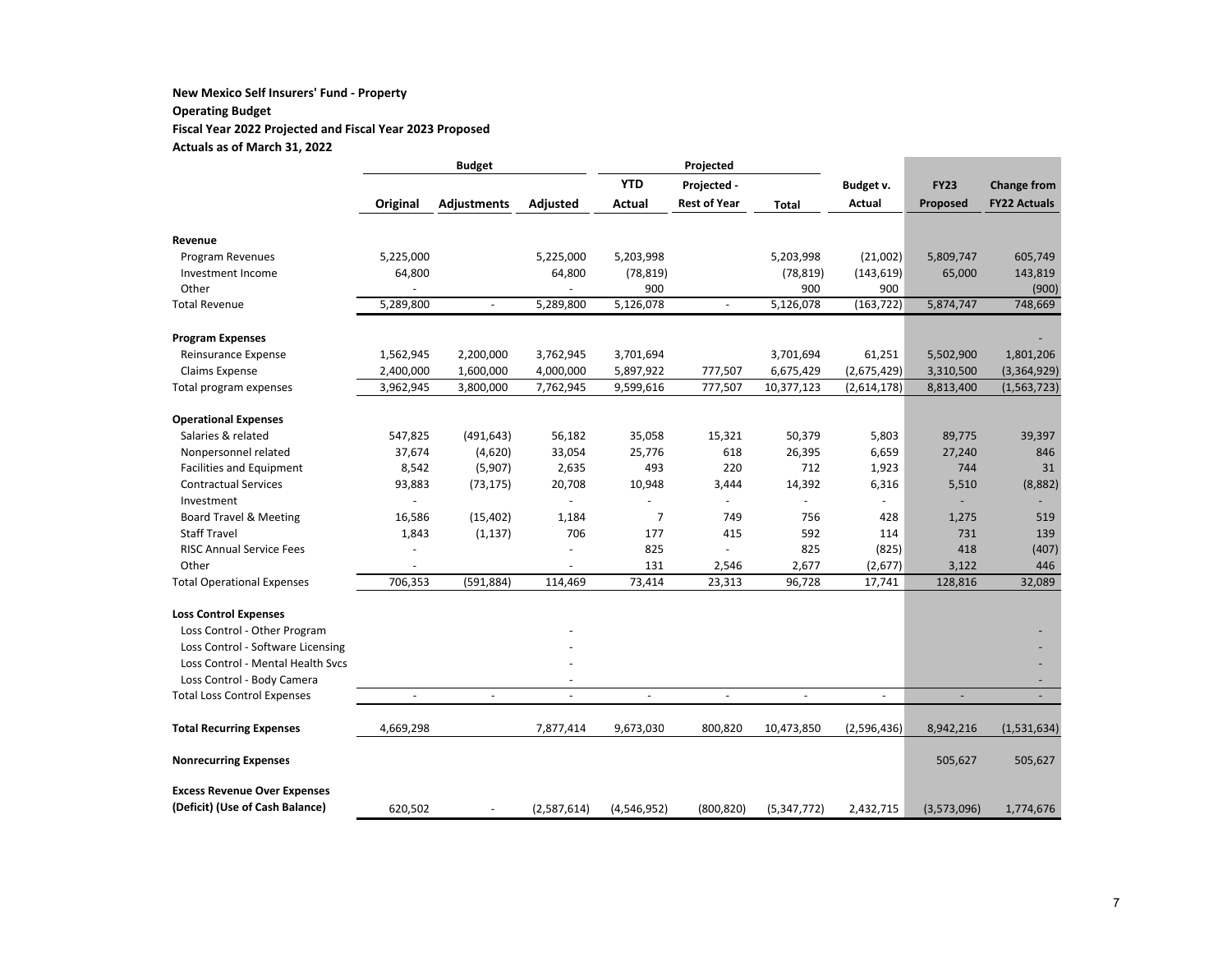#### **New Mexico Self Insurers' Fund ‐ Workers' Compensation Operating Budget Fiscal Year 2022 Projected and Fiscal Year 2023 Proposed Actuals as of March 31, 2022**

**Budget Projected Original Adjustments Adjusted YTDActual Projected ‐ Rest of Year Total Budget v. ActualFY23Proposed Change from FY22 Actuals Revenue**Program Revenues 5,800,000 5,800,000 5,717,855 ‐ 5,717,855 (82,145) 4,525,036 (1,192,819) Investment Income 175,200 175,200 (639,034) 651,142 12,108 (163,092) 175,200 163,092 Other 890,000 890,000 765 - 765 (889,235) (765) Total Revenue 6,865,200 ‐ 6,865,200 5,079,587 651,142 5,730,729 (1,134,471) 4,700,236 (1,030,493) **Program Expenses** ‐ Reinsurance Expense 870,000 416,000 1,286,000 861,058 432,822 1,293,880 ‐ (7,880) (1,293,880) Claims Expense 3,628,000 3,628,000 (2,333,321) 935,921 (1,397,400) 5,025,400 4,382,300 5,779,700 Total program expenses 4,498,000 416,000 4,914,000 (1,472,263) 1,368,743 (103,520) 5,017,520 4,382,300 4,485,820 **Operational Expenses** Salaries & related 710,978 327,350 1,038,328 659,945 288,401 948,346 89,982 1,739,563 791,217 Nonpersonnel related a a 48,894 7,542 56,436 108,731 11,641 120,372 (63,936) 140,291 19,919 Facilities and Equipment 8,542 3,933 12,475 9,272 4,138 13,411 (936) 14,413 1,002 Contractual Services 121,844 76,059 197,903 60,710 45,158 105,868 92,035 106,763 895 Investment ‐ ‐ ‐ ‐ ‐ ‐ ‐ Board Travel & Meeting 2,392 19,497 21,889 132 14,107 14,238 7,650 24,708 10,469 **Staff Travel**  Travel 21,526 (8,485) 13,041 3,326 7,818 11,143 1,898 14,172 3,029 **RISC Annual Service Fees**  Annual Service Fees ‐ 15,534 ‐ 15,534 (15,534) 8,102 (7,431) **Other**  ‐ 2,467 47,919 50,386 (50,386) 60,502 10,115 Total Operational Expenses 914,176 425,896 1,340,072 860,116 419,182 1,279,298 60,773 2,108,514 829,215 **Loss Control Expenses** ‐ ‐ Loss Control ‐ Other Program ‐ ‐ Loss Control ‐ Software Licensing ‐ ‐ Loss Control ‐ Mental Health Svcs ‐ ‐ ‐ ‐ Loss Control ‐ Body Camera ‐ ‐ ‐ ‐ Total Loss Control Expenses ‐ ‐ ‐ ‐ ‐ ‐ ‐ ‐ ‐ **Total Recurring Expenses** 5,412,176 841,896 6,254,072 (612,147) 1,787,925 1,175,778 5,078,294 6,490,814 5,315,036 **Nonrecurring Expenses** 342,155 342,155 **Excess Revenue Over Expenses (Deficit) (Use of Cash Balance)** 1,453,024 (841,896) 611,128 5,691,734 (1,136,784) 4,554,951 (6,212,765) (2,132,733) (6,687,684)